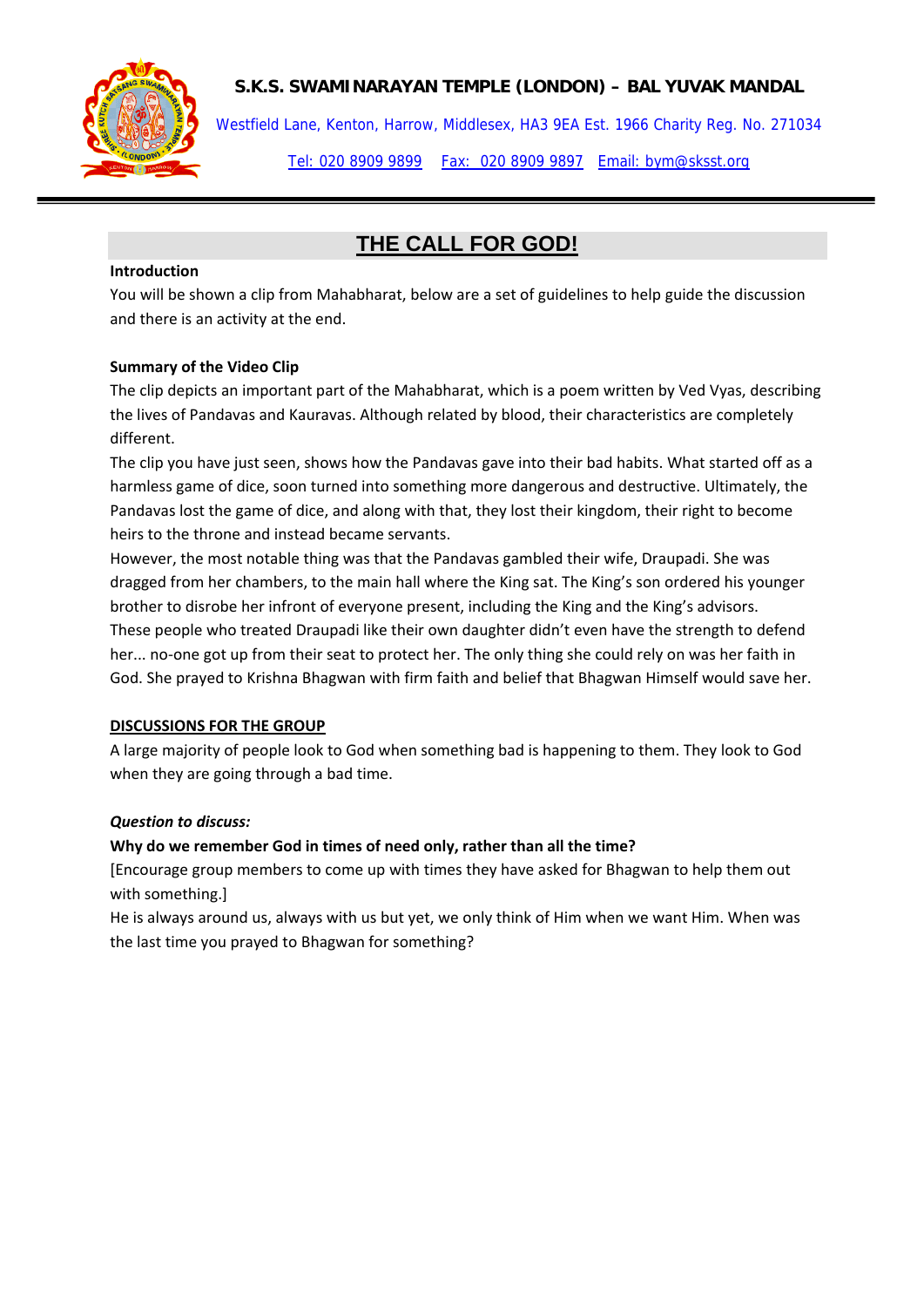

## **S.K.S. SWAMINARAYAN TEMPLE (LONDON) – BAL YUVAK MANDAL**

Westfield Lane, Kenton, Harrow, Middlesex, HA3 9EA Est. 1966 Charity Reg. No. 271034 Tel: 020 8909 9899 Fax: 020 8909 9897 Email: bym@sksst.org

Examples:

- Passing a test or exam
- ‐ Getting a promotion at work
- ‐ Wanting the latest mobile phone
- ‐ Winning the lottery

What is it within us that makes us think of Bhagwan during bad times?

#### *Question to discuss:*

#### **What stops us from thinking about Bhagwan all the time?**

[Discuss with the group and get to the root of why a lot of people do not or are not able to think of Bhagwan all the time.]

Refer to Vachnamrut Gadhadha Pratham Prakran 1, where Swaminarayan Bhagwan has said that thinking of Bhagwan all the time is difficult, due to the numerous distractions around us. We should not give up and keep pursuing the goal of keeping Bhagwan with us every second of our lives.

A lot of people say that it is difficult to think of Bhagwan when doing something else. An example:

For those of you who drive a car, how many of you listen to music or talk on the phone? If these things can be done, then surely, instead of talking on the phone or listening to music, we can chant Bhagwan's name... and keep him close to us

#### *Group Task*

Go round the group and ask everyone what one simple thing they can do to help them remember Bhagwan throughout the whole day.

[List them out in the attached piece of paper]

Present the top 3 to the rest of the Sabha. Girls to pass theirs to boys side so they too can be read out.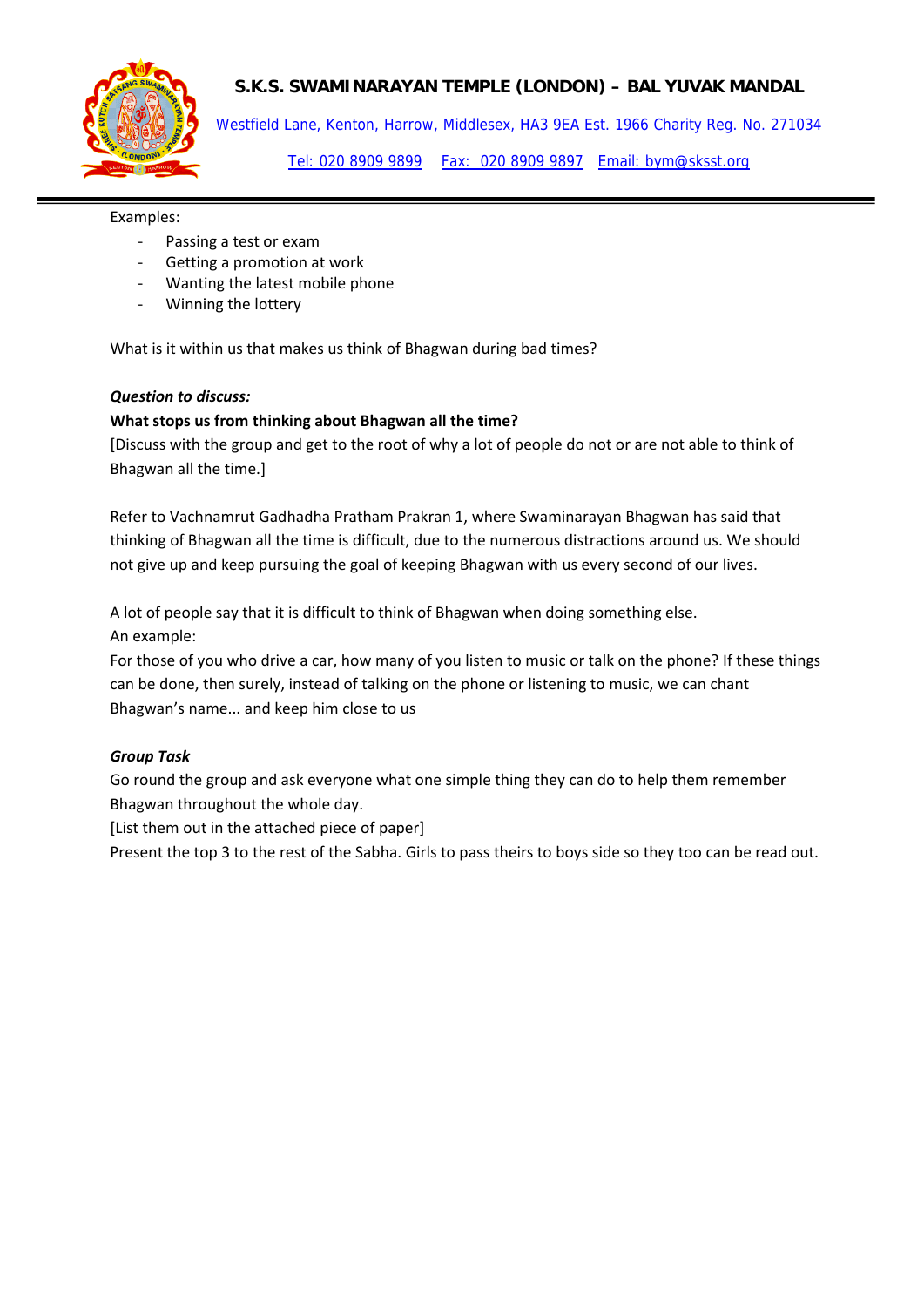## **S.K.S. SWAMINARAYAN TEMPLE (LONDON) – BAL YUVAK MANDAL**



Westfield Lane, Kenton, Harrow, Middlesex, HA3 9EA Est. 1966 Charity Reg. No. 271034

Tel: 020 8909 9899 Fax: 020 8909 9897 Email: bym@sksst.org

# **SUMMARY**

### **The Call for God**

Bhagwan is not there just for when we need Him. He will always be there for us, as long as we ask for Him. There are simple things we can do in our everyday life to help us remember Bhagwan throughout the day:

- ‐ Say Jay Shree Swaminarayan at least 5 times a day
- ‐ Before eating something, say Jay Shree Swaminarayan
- ‐ Sing a dhun for 5 minutes every day
- When leaving the house or coming back in, go to the home Sinhaasan and do Darshan of Bhagwan
- When doing Puja or at any other time of the day, close your eyes for a little while and picture an image of Bhagwan in your mind.
- ‐ When walking down the road, on the train or bus, listen to and/or sing kirtans and dhun.

This is only a small list, but if anyone has anymore ideas or suggestions, please forward them onto bym@sksst.org so we can share these with everyone.

Group leaders – please make a note within your folders to ask your group members every fortnight how they are progressing in remembering Bhagwan in their daily lives. If they are struggling, then encourage them to do some simple things to get them started.

# **|| JAY SHREE SWAMINARAYAN ||**